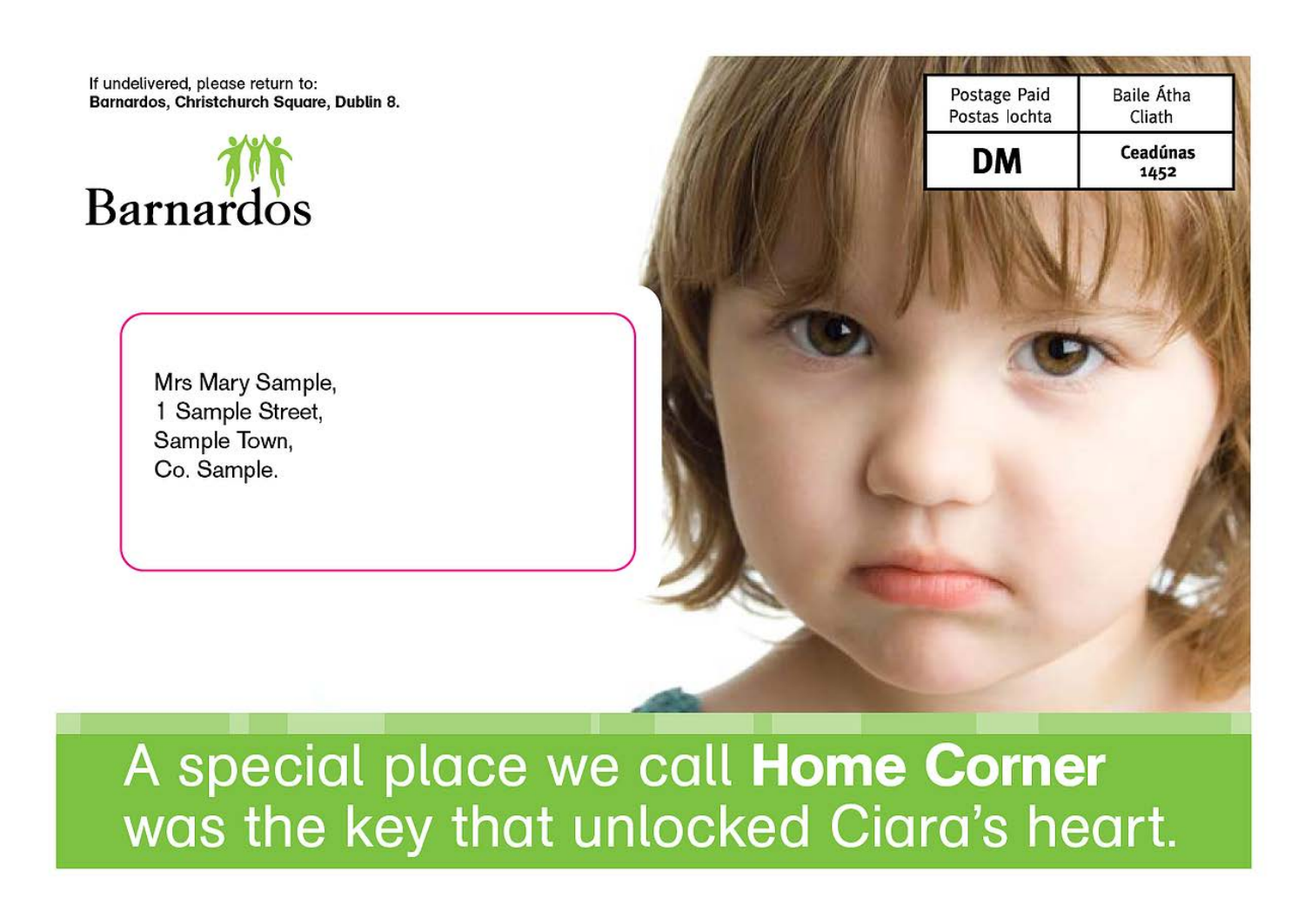

November 2008

Mrs Mary Sample, 1 Sample Street, Sample Town, Co. Sample.

The Best Start for a vulnerable child this Christmas… is your gift of eXX

Dear Mary,

#### **How do you coax a little girl back into the real world, when all she wants to do is crawl under a table with her favourite teddy bear, and hide away?**

That's the problem one of our Best Start case workers was facing three Christmases ago, when a traumatized little girl called Kirsty first came to the Barnardos project where she worked.

I'd like to share Kirsty's story with you today, but first I want to thank you for all your help over the last year.

You may not realise it... but your [ **€** last X masgift > donation last Christmas has ] [donations of €<last12mthgifts> over the last year have] helped secure a better future for some of the most vulnerable and neglected children in our society. I really appreciate your help, as does everyone here at Barnardos.

## **Before Kirsty came to Barnardos, her world was one of fear, hurt, and betrayal by those closest to her**

**Kirsty's story is a real life example of how your money can turn the suffering of an innocent child into a truly positive future. This is how Maria, Kirsty's Best Start case worker, remembers her…**

"Kirsty was 3 years old when she came to Best Start - a Barnardos programme that nurtures vulnerable and neglected children under 5 and prepares them for school.

It was the run up to Christmas, and only two weeks earlier, she'd been removed from her parents care for her own safety, and placed with a foster family.

#### **You could tell straightaway from the fearful look in her eyes, that this little girl had endured things a child her age shouldn't even know about."**

You've probably already guessed that something terrible had happened to Kirsty. And sadly, you'd be right. The tragic truth is that she'd been the victim of physical and sexual abuse in her own home.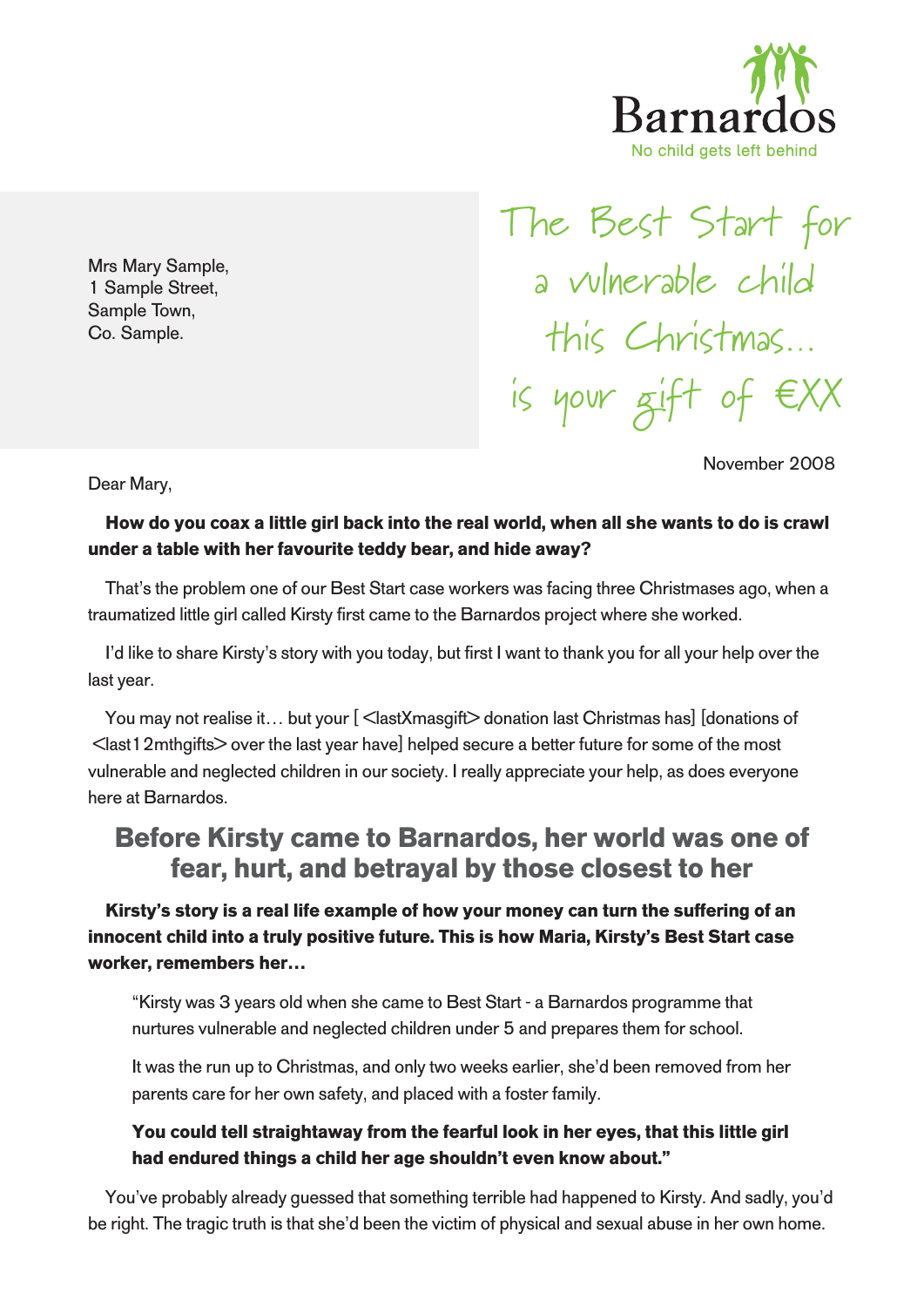## **Children like Kirsty are depending on your kindness this Christmas. Please give e55 today**

As a result of the hurt and neglect she'd experienced, Kirsty saw adults as people who were not to be trusted. And at first, this included Maria as well…

"On her first day, she crawled under a table in the corner with a battered old teddy bear, and stayed there for the whole day. It was a pattern I got used to. Day after day, Kirsty hid away from the world under that table.

She wouldn't speak to me, or to anyone else. I'd offer her a toy or some food, or try to play a game with her, but she'd just lower her eyes and hug her teddy. It was like he was the only one in the world she could trust.

As you can probably imagine, it broke my heart."

After two weeks of this, Maria grew really worried. She knew she had to think of something to get through to Kirsty. It was nearly Christmas, so Maria set herself the personal target of trying to break through to Kirsty before the Barnardos Christmas Party.

"This was a major concern - it's impossible to connect with a child that won't talk to you… who won't even come out from under the table. And without that first connection… none of the vital work we needed to do could happen.

Then one day the solution came to me. I picked up my favourite storybook, lay down on the floor beside Kirsty's table, and began to read. I read to her every day, lying on the floor with her. And it worked!

As the days went by, she got more and more involved. I'd read a little, then stop. If she wanted me to carry on, she had to come just a little way out from under the table. Before long, we were sitting together in an armchair."

That storybook was the first step towards a new life for Kirsty. Hand in hand, she and Maria took that step, and the ones that followed, together. It was hard work, demanding much of both of them, but they got there.

Kirsty began talking to Maria, then to the other staff at her Barnardos project. She began to trust people again. And then the real journey began, the one where we gave Kirsty the best start possible.

# **Best Start means a better future too - and that's what your Christmas gift of e55 means to a child like Kirsty**

The really good news is that Kirsty is now a confident girl of 6, who's recently started school, and is on the brink of a brighter, happier future.

That's what Best Start is all about - giving pre-school children who have suffered neglect, harm or disadvantage, the best possible start for their new life ahead.

**The people who make this happen are our incredibly talented case workers like Maria. But the people who really make it all possible in the first place, are wonderful people like you.**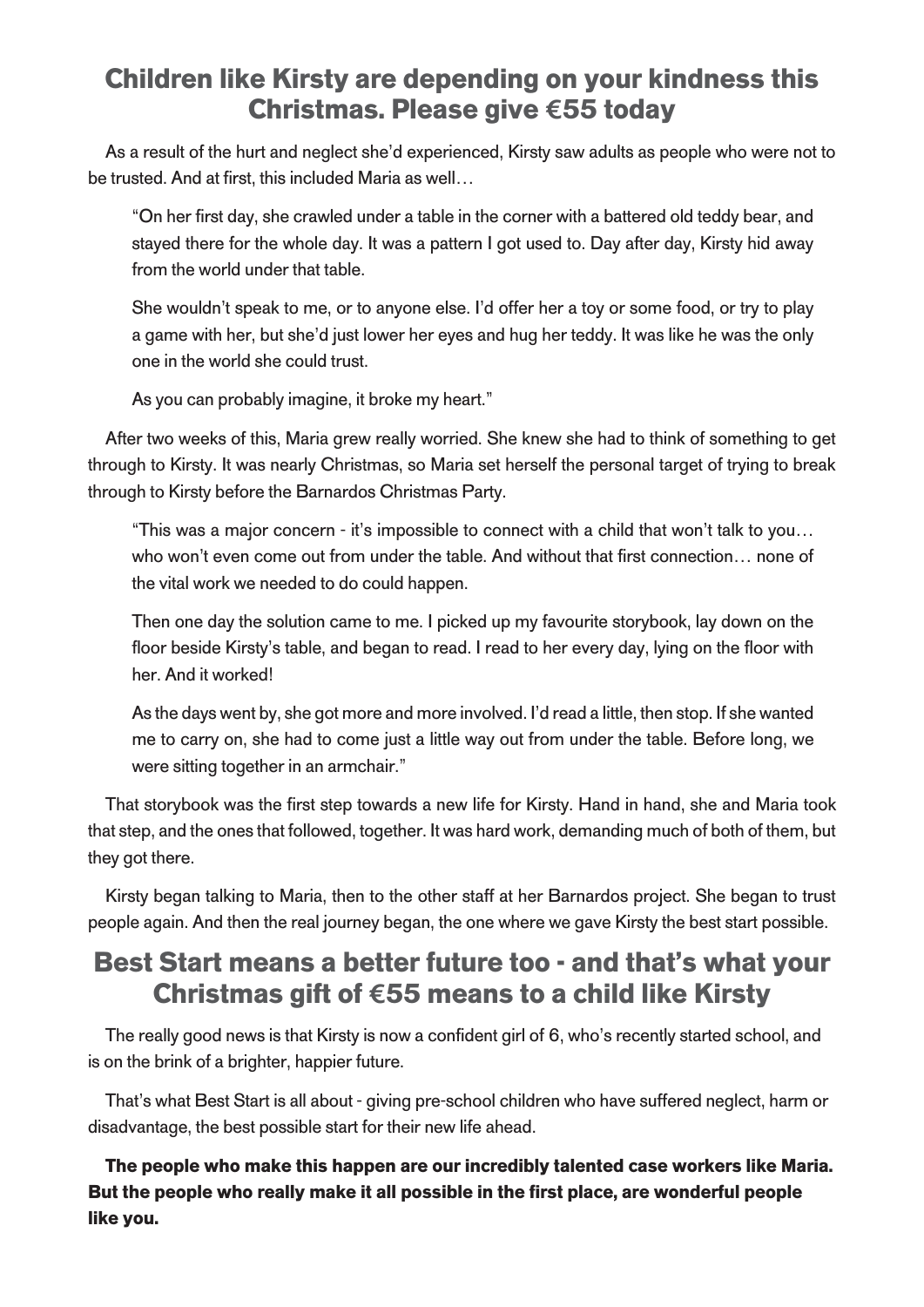I've worked for Barnardos for XX years now, and I've watched stories like Kirsty's unfold time and time again in our projects up and down the country.

**And every time I see this amazing work being done, I offer a silent thank you to the special band of generous donors who make it all possible. Good people like you…**

# **Why we need your Christmas gift of e55 so badly…**

The simple truth is, that with Christmas on the way, we need your help more than ever. Here's why…

- Because Christmas puts added pressure on parents in consistent poverty, leaving vulnerable children to bear the brunt of their strain.
- Because children attending our projects come in hungrier, less well cared for, and even more at risk than usual over Christmas.
- Because the current climate of public spending cutbacks are threatening our services, including ones like the Best Start project that helped Kirsty.

#### **Without your donation this Christmas, our already stretched services will be placed under even greater strain. Putting vulnerable babies, toddlers and pre-schoolers at even greater risk.**

But that won't happen if our trusted core of generous supporters - of which you are one - can help them before Christmas. And that's why I really hope you can make a **Special Christmas Gift of at least e55 today.**

I can promise you that **your** Christmas gift will go to work immediately, helping children like Kirsty to have both the best Christmas and the Best Start possible.

#### **So please make a Special Christmas Gift of e55 today, because children like Kirsty need us, and we can't help them without you…**

Thank you so much,

falgus funca,

Fergus Finlay Chief Executive

**Please try to send us your e55 Christmas donation before the 15th of December, because neglected and vulnerable children like Kirsty need our support right throughout the Christmas Season. Thank You!**

Patron / Éarlamh: Mary McAleese, President of Ireland / Uachtarán na hÉireann Chairman / Cathaoirleach; Harry Slowey Chief Executive / Príomhfheidhmeannach: Fergus Finlay

Barnardos Republic of Ireland is a company limited by guarantee, registered at Christchurch Square, Dublin 8.

Is comhlacht teoranta ag ráthaíocht é Barnardos Phoblacht na hÉireann atá cláiraithe ag Cearnóg Teampaill Chríost, Baile Átha Cliath 8.

Company Registration Number: 141526. Registered Charity Number: CHY 6015